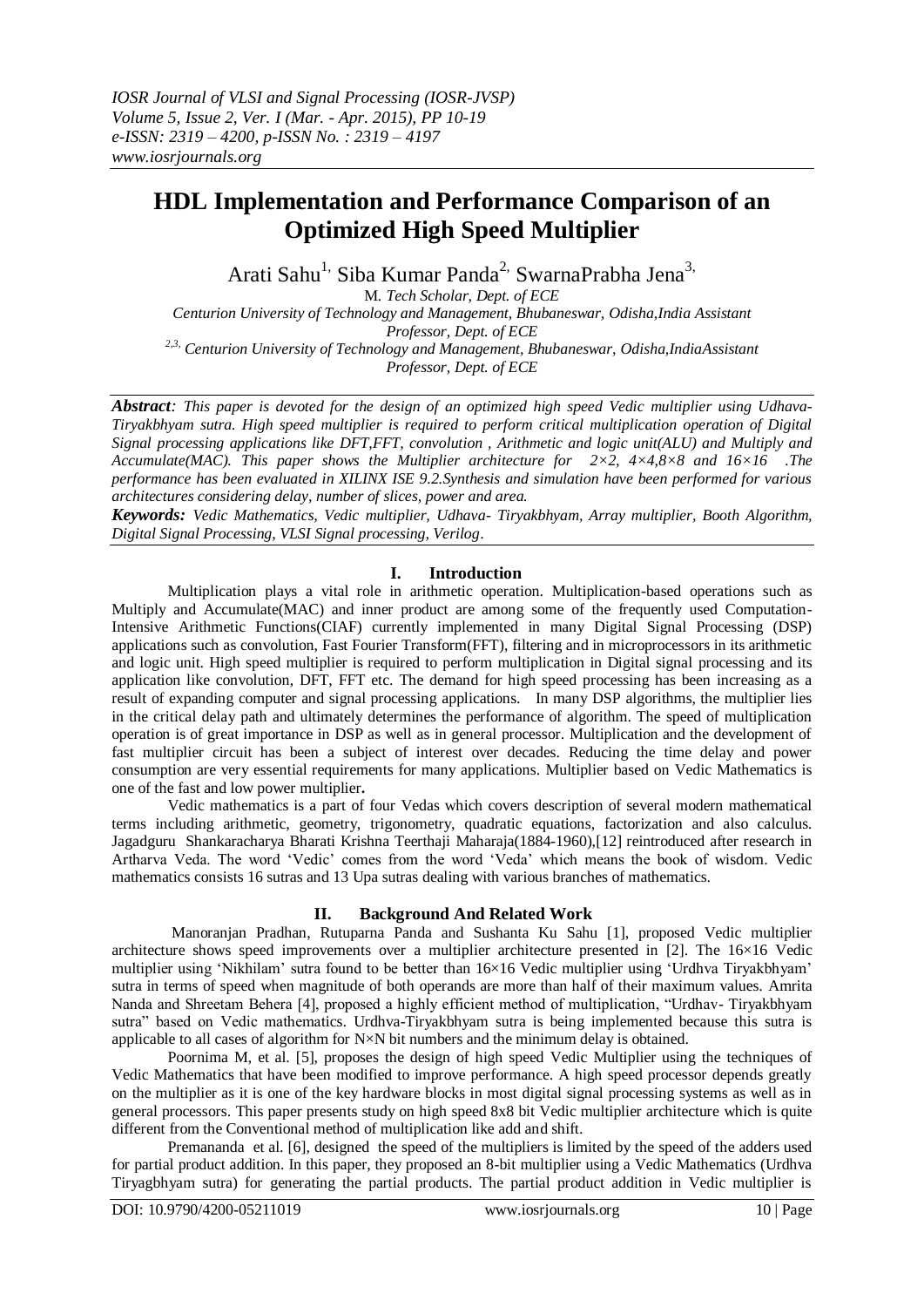realized using carry-skip technique. An 8-bit multiplier is realized using a 4-bit multiplier and modified ripple carry adders. In the proposed design we have reduced the number of logic levels, thus reducing the logic delay.

G.Ganesh Kumar et al [7], have been implemented 32x32 bits Vedic multiplier on Spartan XC3S500- 5-FG320. The design is based on Vedic method of multiplication. The worst case propagation delay in the Optimized Vedic multiplier case is 31.526ns. It is therefore seen that the Vedic multipliers are much morefaster than the conventional multipliers. This gives us method for hierarchical multiplier design. So the design complexity gets reduced for inputs of large no of bits and modularity gets increased.

 B.Ratna Raju, D.V. Satish [8], proposed a high speed 16×16 multiplier based on Urdhva Tiryakbhyam sutra. A novel complex number multiplier design based on Vedic mathematics, highly suitable for high speed complex arithmetic circuits which are having wide application in VLSI and signal processing. The delay of the proposed multiplier is 6.21ns and the power consumption is 0.027mW. The advantages of this model are efficient in speed and area.

 "Urdhva Tiryagbhyam" is a broad-spectrum multiplication method of vedic mathematics applicable to all suitcases of multiplications. Siba Kumar Panda, R.Das et.al [10] used this algorithm to design vedic multipliers in VHDL environment. The advantage of this algorithm [2]is that partial products and their sums are calculated in parallel.

#### **III. Proposed Scheme Of Design**

# **(i) Urdhva Tiryakbhyam Method:**

The "Urdhva- Tiryakbhyam $\Box$  Sutra is a general multiplication formula applicable to all cases of multiplication. "Urdhva $\Box$  and "Tiryagbhyam $\Box$  words are derived from Sanskrit literature. "Urdhva $\Box$  means "Vertically" and "Tiryakbhyam<sup>[1]</sup> means "crosswise". The multiplier is based on an algorithm Urdhva-Tiryakbhyam (Vertical & Crosswise) of ancient Indian Vedic Mathematics. Urdhva Tiryakbhyam Sutra is a general multiplication formula applicable to all cases of multiplication.

To explain the multiplication process, let us consider the multiplication of two decimal numbers (325\* 738). The multiplication is shows in the figure-1 .



**Figure -1:** Multiplication of two decimal numbers by Urdhva Tiryakbhyam

The digits on the both sides of the line are multiplied and added with the carry from the previous step. This generates one of the bits of the result and a carry. This carry is added in the next step and hence the process goes on. If more than one line are there in one step, all the results are added to the previous carry. In each step, least significant bit acts as the result bit and all other bits act as carry for the next step. At the initial stage carry is taken to be zero.

#### **(ii) Multiplication of Two Binary Number:**



Result= r7r6r5r4r3r2r1r0 **Figure- 2:** Multiplication of two binary number using UT Method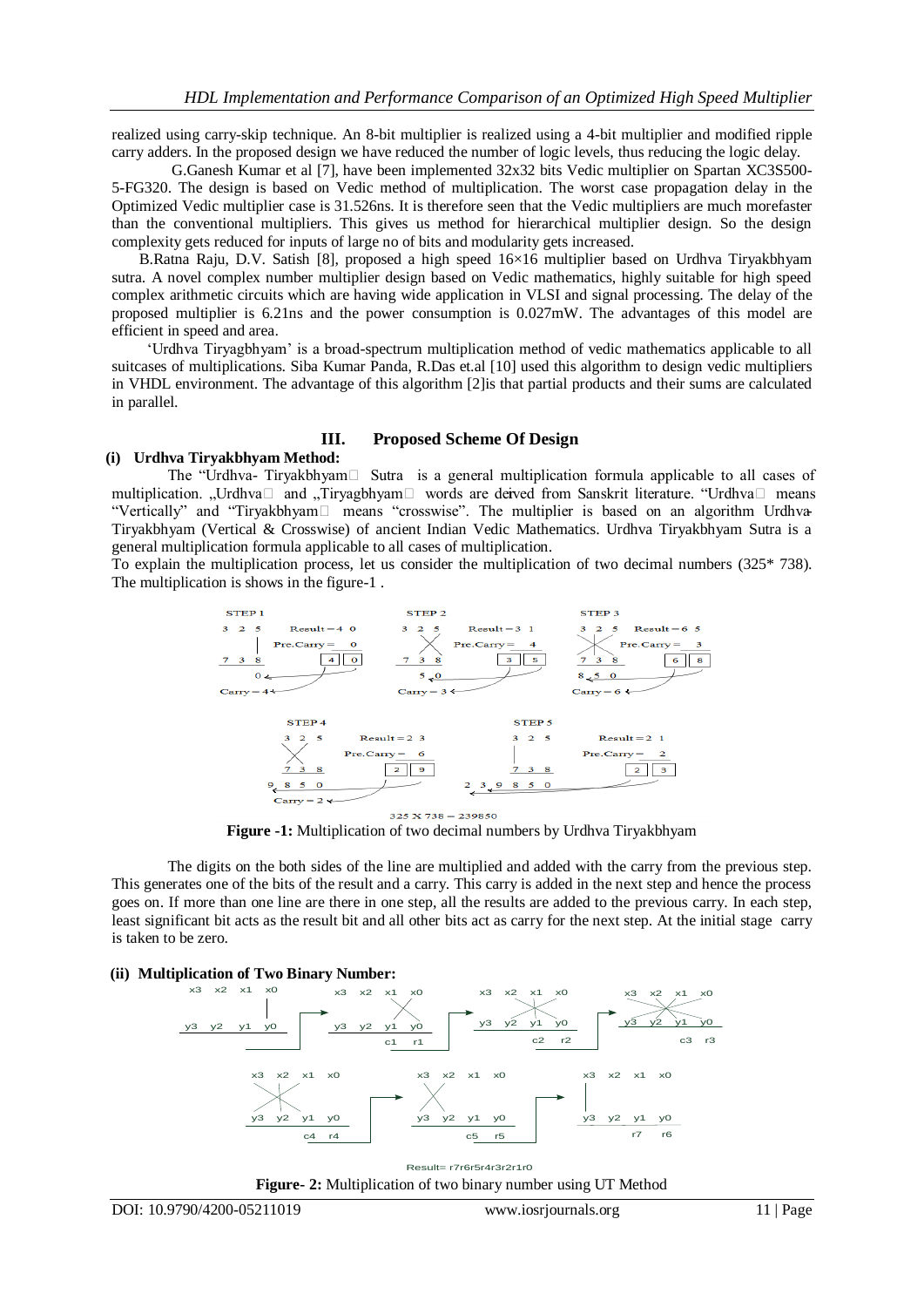To explain the multiplication process, let us consider the multiplication of two binary numbers x3x2x1x0 and y3y2y1y0. The result of this multiplication stored in r7r6r5r4r3r2r1r0. Firstly, the Least significant bits are multiplied and the result is stored in r0. Then in the next step LSB of multiplicand is multiplied with the next higher bit of the multiplier and added with previous carry. The result is stored in r1 and carry is transfer to the next step. Likewise the process goes on till we get the result.

Thus we get the following expression:  $r0 = x0y0;$  $clr1 = x1y0 + x0y1;$  $c2r2 = c1 + x2y0 + x1y1 + x0y2$ ;  $c3r3= c2 + x3y0 + x2y1 + x1y2 + x0y3;$  $c4r4 = c3 + x3y1 + x2y2 + x1y3$ ;  $c5r5 = c4 + x3y2 + x2y3$ ; c6r6=c5+ x3y3;

#### **(iii) 2×2 Vedic Multiplier Using UT Method:**



**Figure-3:** Block diagram of 2×2 Vedic multiplier

The  $2\times2$  bit multiplier is shown in figure-3. The fundamental blocks of this multiplier is one bit multiplier and adders. Let us consider two inputs, each of 2 bits i.e. x1x0 and y1y0. The result is 4 bits i.e. c2p2p1p0. According to basic method of multiplication, result is obtained after getting partial product and doing addition.

```
x1 \quad x0\times y1 y0
x1y0 x0y0x1y1 \quad x0y1c2 p2 p1p<sub>0</sub>
```
In Vedic multiplication method, p0 is vertical product of bit  $x0$  and  $y0$ , p1 is addition of crosswise bit multiplication i.e. x1 & y0 and x0 and y1, and p2 is again vertical product of bits x1 and y1 with the carry generated, if any, from the previous addition during p1. c2 output is nothing but carry generated during p2 calculation. This module is known as 2x2multiplier.

#### **(iv) 4×4 Vedic multiplier using UT method:**

The  $4\times$  4 Vedic multiplier architecture [9] is implemented using four  $2\times 2$  Vedic multiplier module and three 4 bit carry save adder stages. The 4×4 Vedic multiplier is structured using 2×2 Vedic multiplier blocks shown in the figure. Let's analyze 4x4 multiplications, say a3a2a1a0 and b3b2b1b0. Following are the output line for the multiplication result, P7P6P5P4P3P2P1P0. The least significant two bits of the first  $2\times2$  Vedic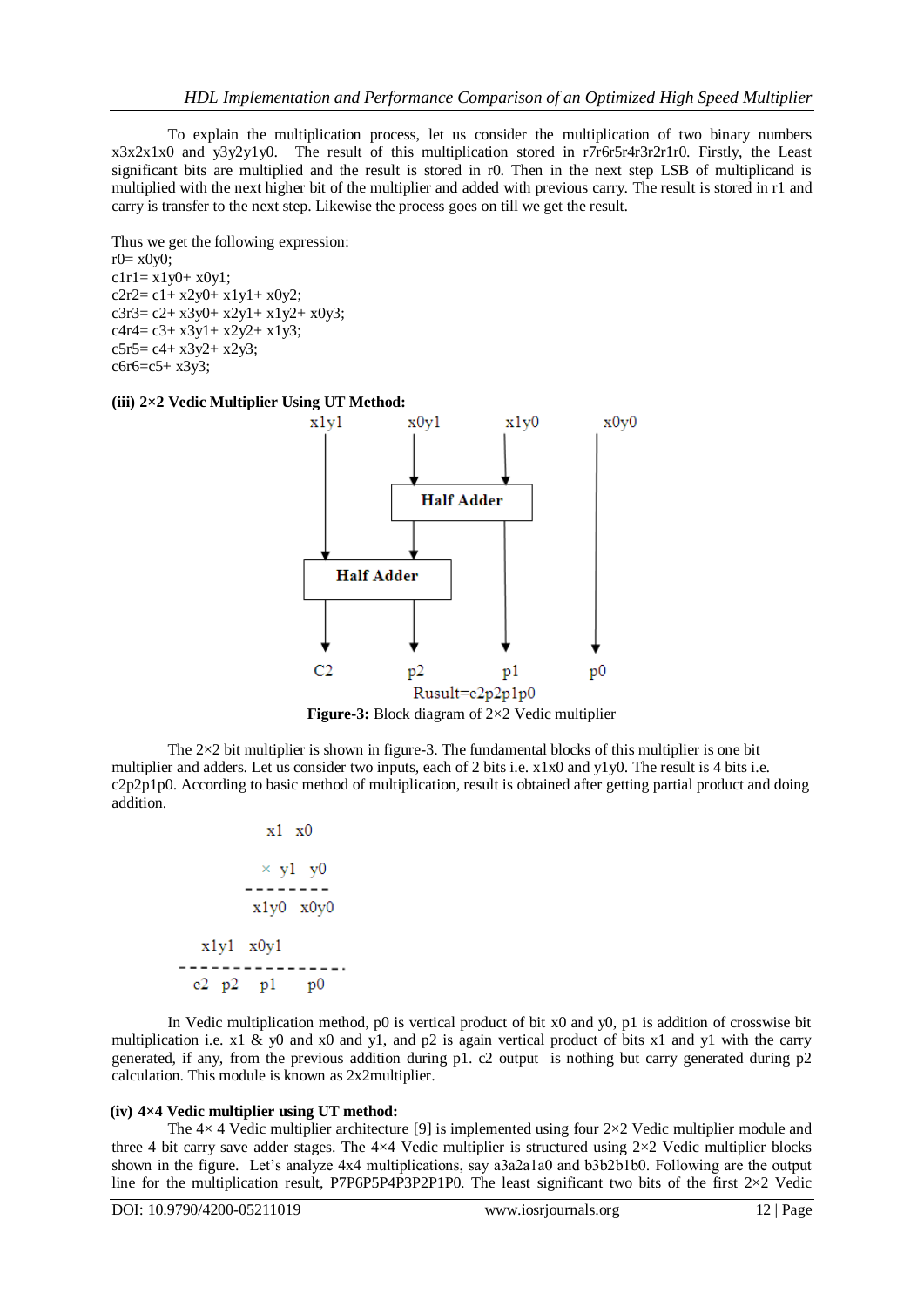Multiplier (VM) are directly given the output i.e. P (1-0). The second and third  $2\times2$  VM blocks output is added directly using the first 4 bit carry save (CS) adder. The second 4 bit CS adder is used to add two 4 bit operands i.e. concatenated 4 bit ("00" & most significant two output bits of first  $2x2$  VM block) & one 4 bit operand we get as the result of first CS adder & the carry "c" is transferred to third CS adder. Finally, we get a 4 bit result i.e. P (7-4) from the fourth  $2\times2$  VM block and the carry is discarded.



Figure-4: Architecture of 4×4 Vedic Multiplier

# **(v) 8×8 Vedic Multiplier using UT Method:**

The 8× 8 Vedic multiplier architecture is implemented using four 4×4 Vedic multiplier module and three 8 bit carry save adder stages. The 8×8 Vedic multiplier is structured using 4×4 Vedic multiplier blocks shown in the figure.



**Figure-5:** Architecture of 8×8Vedic Multiplier.

Let's analyze  $8x8$  multiplications, say a  $(7-0)$  and b  $(7-0)$ . Following are the output line for the multiplication result, P (15-0). The least significant two bits of the first  $4\times4$  Vedic Multiplier (VM) are directly given the output i.e. P (3-0). The second and third  $4\times4$  VM blocks output is added directly using the first 8 bit carry save (CS) adder. The second 8 bit CS adder is used to add two 8 bit operands i.e. concatenated 8 bit ("0000" & most significant four output bits of first  $4x4VM$  block) & one 8 bit operand we get as the result of first CS adder  $\&$  the carry 'c' is transferred to third CS adder. Finally, we get a 8 bit result i.e. P (15-8) from the fourth 4×4 VM block and the carry is discarded.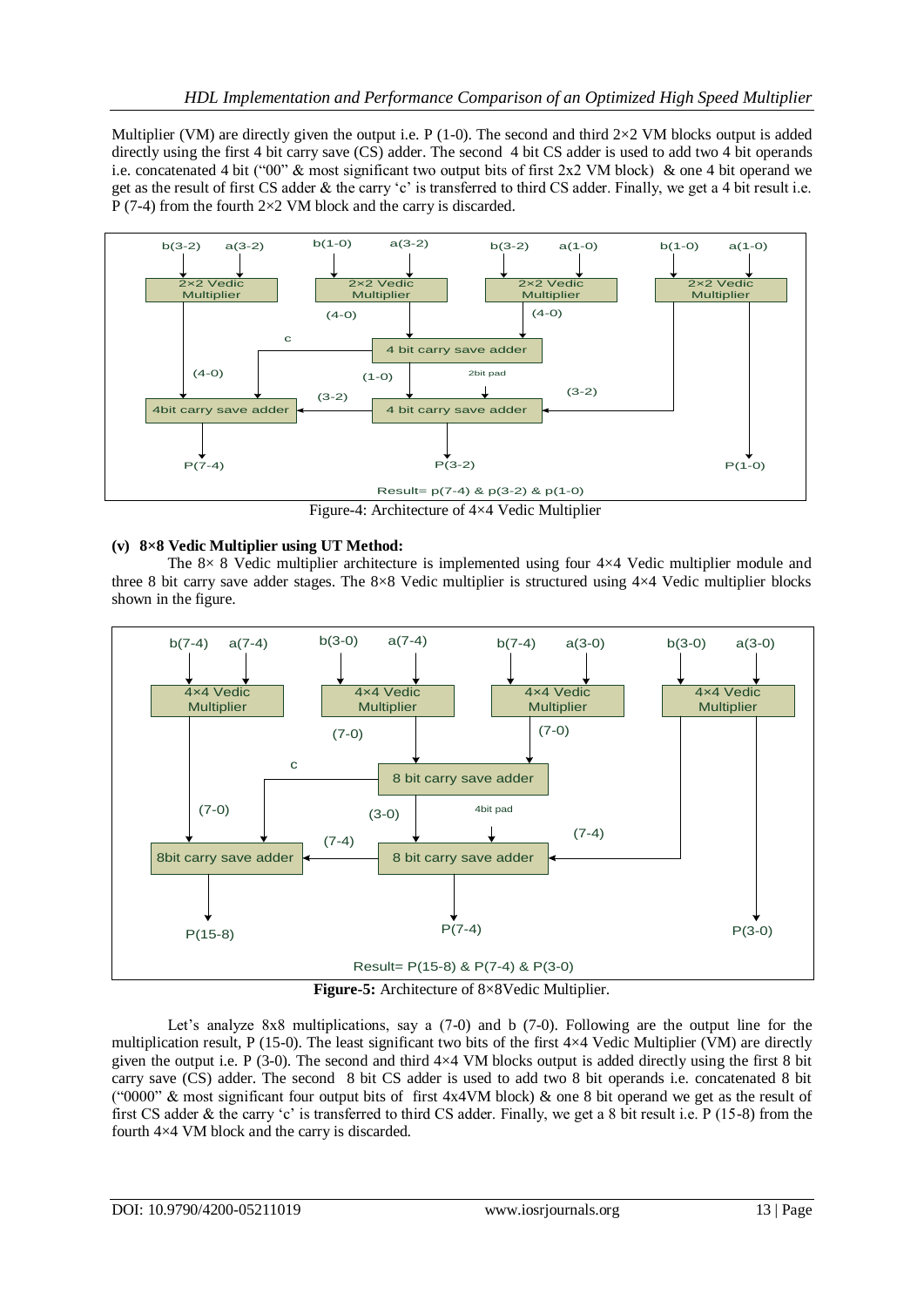## **(vi) 16×16 Vedic Multiplier using UT Method:**

The 16×16 Vedic multiplier architecture is implemented using four 8×8 Vedic multiplier module and three 16 bit carry save adder stages. The  $16\times16$  Vedic multiplier is structured using 8×8 Vedic multiplier blocks shown in the figure.



**Figure-6:** Architecture of 16×16Vedic Multiplier

Let's analyze 16x16 multiplications, say a (15-0) and b (15-0). Following are the output line for the multiplication result, P (31-0). The least significant two bits of the first 8×8 Vedic Multiplier (VM) are directly given the output i.e. P (7-0). The second and third  $8\times8$  VM blocks output is added directly using the first 16 bit carry save (CS) adder. The second 16 bit CS adder is used to add two 16 bit operands i.e. concatenated 16 bit ("00000000" & most significant eight output bits of first 8x8VM block) & one 16 bit operand we get as the result of first CS adder & the carry 'c' is transferred to third CS adder. Finally, we get a 16 bit result i.e. P (31-16) from the fourth 8×8 VM block and the carry is discarded.

# **IV. Result Analysis**

The implementation of Vedic Multiplier is based on a novel technique of digital multiplication which is quite different from the conventional method of multiplication like add and shift. Where smaller blocks are used to design the bigger one. The Vedic Multiplier is designed in Verilog HDL, as its give effective utilization of structural method of modelling. The individual block is implemented using Verilog hardware description language. The functionality of each block is verified using simulation software and Xilinx ISE 9.2i.The simulated result and waveform of 4×4, 8×8 and 16×16 is given below.



**Figure-7:** Block view of 4×4 Vedic multiplier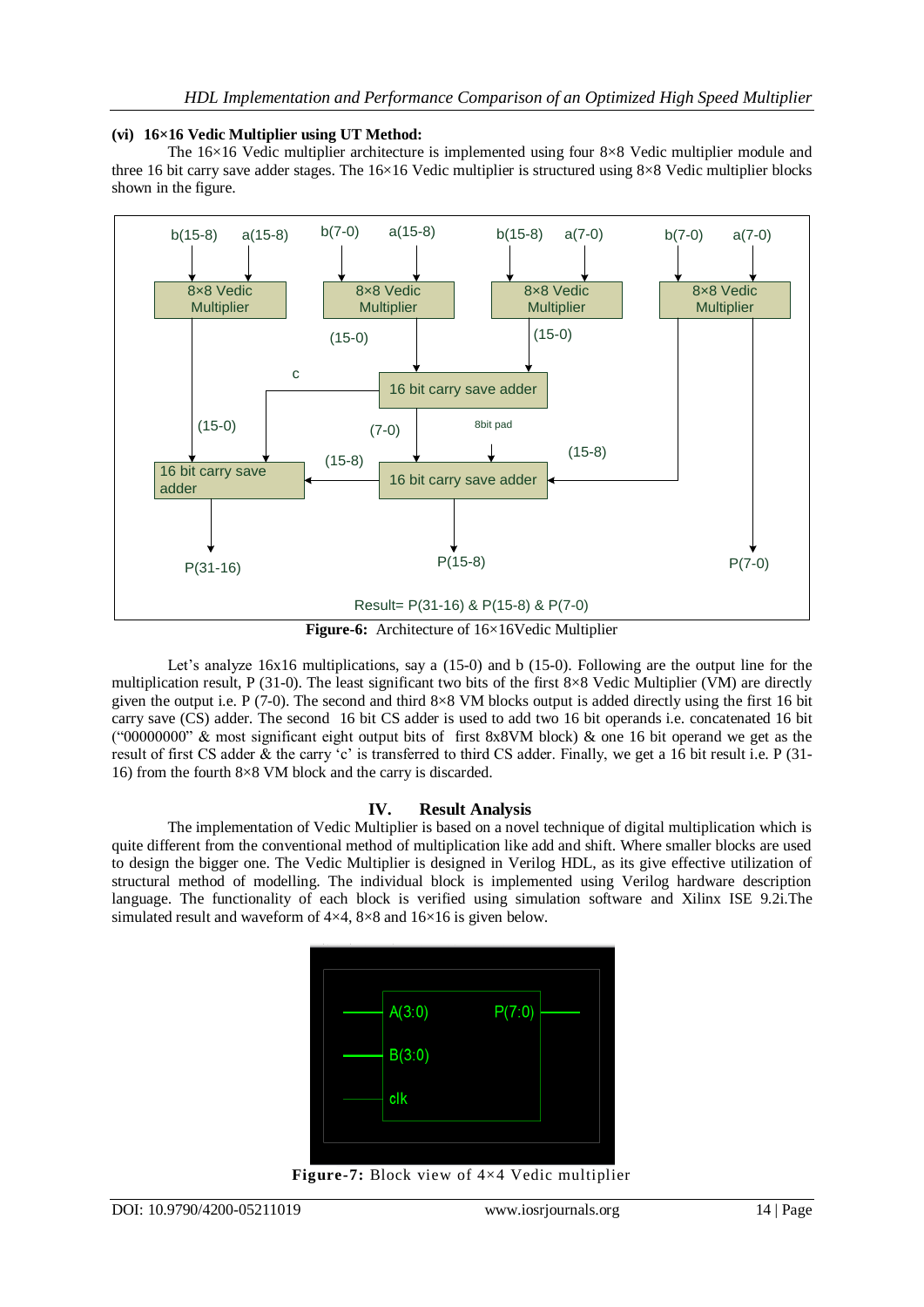*HDL Implementation and Performance Comparison of an Optimized High Speed Multiplier*



**Figure-8:** RTL Schematic of 4×4 Vedic multiplier



**Figure-9:** Technology Schematic of 4×4 Vedic Multiplier



**Figure-10:** Test Bench Waveform of 4×4 Vedic multiplier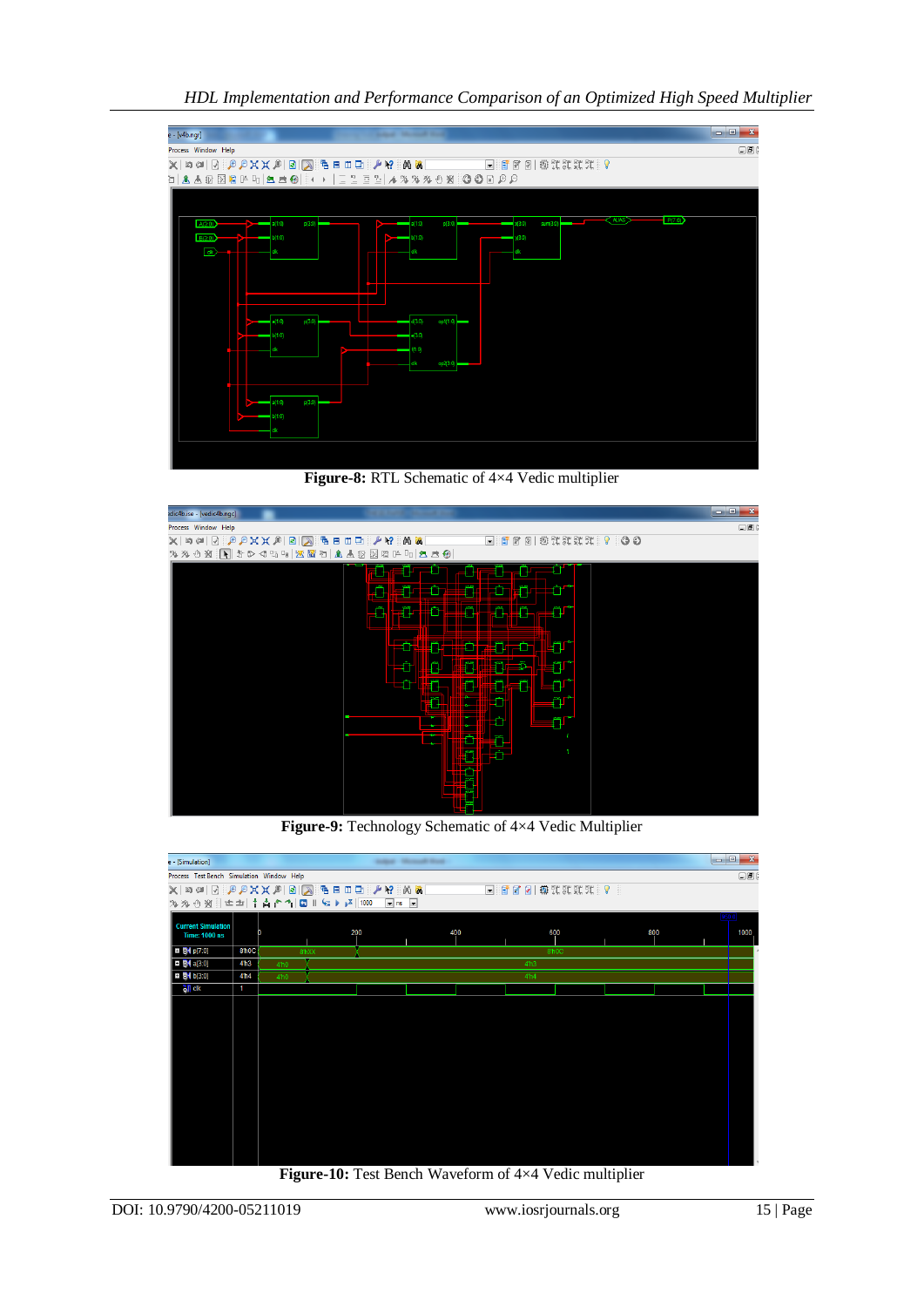

**Figure-11:** Block view of 8×8 Vedic multiplier



**Figure-12:** RTL Schematic of 8×8 Vedic multiplier

| $\Box$<br>s Window Help<br><b>卷乳乳乳乳100</b><br>$\Box$ $\Box$ $\Box$ $\Box$ $\Box$ $\Box$ $\Box$<br>电日 II D A M A M M<br>$\blacksquare$<br>$\Box$ ifferei<br><b>ka</b> (al<br>【1】むゆくたっ 医畜わ 主人政國相比的 三三〇<br>邀<br>$2 \oplus$<br>Ð<br>۳.<br>O<br>3<br>21<br>ч<br>llini<br>÷<br>nd<br>÷.<br>Π<br>F1<br>F<br>أكوري<br>O.<br>١ō.<br>ţÑ.<br><b>Lin</b><br><u>tolleto lait</u><br>E SHI<br>$\bullet$<br>n<br>o<br>511<br>أكأأكأنا<br>ЕC<br>-0 | .ise - [vedic8b.ngc] |  |  |  |
|------------------------------------------------------------------------------------------------------------------------------------------------------------------------------------------------------------------------------------------------------------------------------------------------------------------------------------------------------------------------------------------------------------------------------------|----------------------|--|--|--|
|                                                                                                                                                                                                                                                                                                                                                                                                                                    |                      |  |  |  |
|                                                                                                                                                                                                                                                                                                                                                                                                                                    |                      |  |  |  |
|                                                                                                                                                                                                                                                                                                                                                                                                                                    |                      |  |  |  |
|                                                                                                                                                                                                                                                                                                                                                                                                                                    |                      |  |  |  |
|                                                                                                                                                                                                                                                                                                                                                                                                                                    |                      |  |  |  |
|                                                                                                                                                                                                                                                                                                                                                                                                                                    |                      |  |  |  |
|                                                                                                                                                                                                                                                                                                                                                                                                                                    |                      |  |  |  |
|                                                                                                                                                                                                                                                                                                                                                                                                                                    |                      |  |  |  |
|                                                                                                                                                                                                                                                                                                                                                                                                                                    |                      |  |  |  |
|                                                                                                                                                                                                                                                                                                                                                                                                                                    |                      |  |  |  |
|                                                                                                                                                                                                                                                                                                                                                                                                                                    |                      |  |  |  |
|                                                                                                                                                                                                                                                                                                                                                                                                                                    |                      |  |  |  |
|                                                                                                                                                                                                                                                                                                                                                                                                                                    |                      |  |  |  |
|                                                                                                                                                                                                                                                                                                                                                                                                                                    |                      |  |  |  |
|                                                                                                                                                                                                                                                                                                                                                                                                                                    |                      |  |  |  |
|                                                                                                                                                                                                                                                                                                                                                                                                                                    |                      |  |  |  |
|                                                                                                                                                                                                                                                                                                                                                                                                                                    |                      |  |  |  |
|                                                                                                                                                                                                                                                                                                                                                                                                                                    |                      |  |  |  |
|                                                                                                                                                                                                                                                                                                                                                                                                                                    |                      |  |  |  |

**Figure13:** Technology Schematic of 8×8 Vedic Multiplier



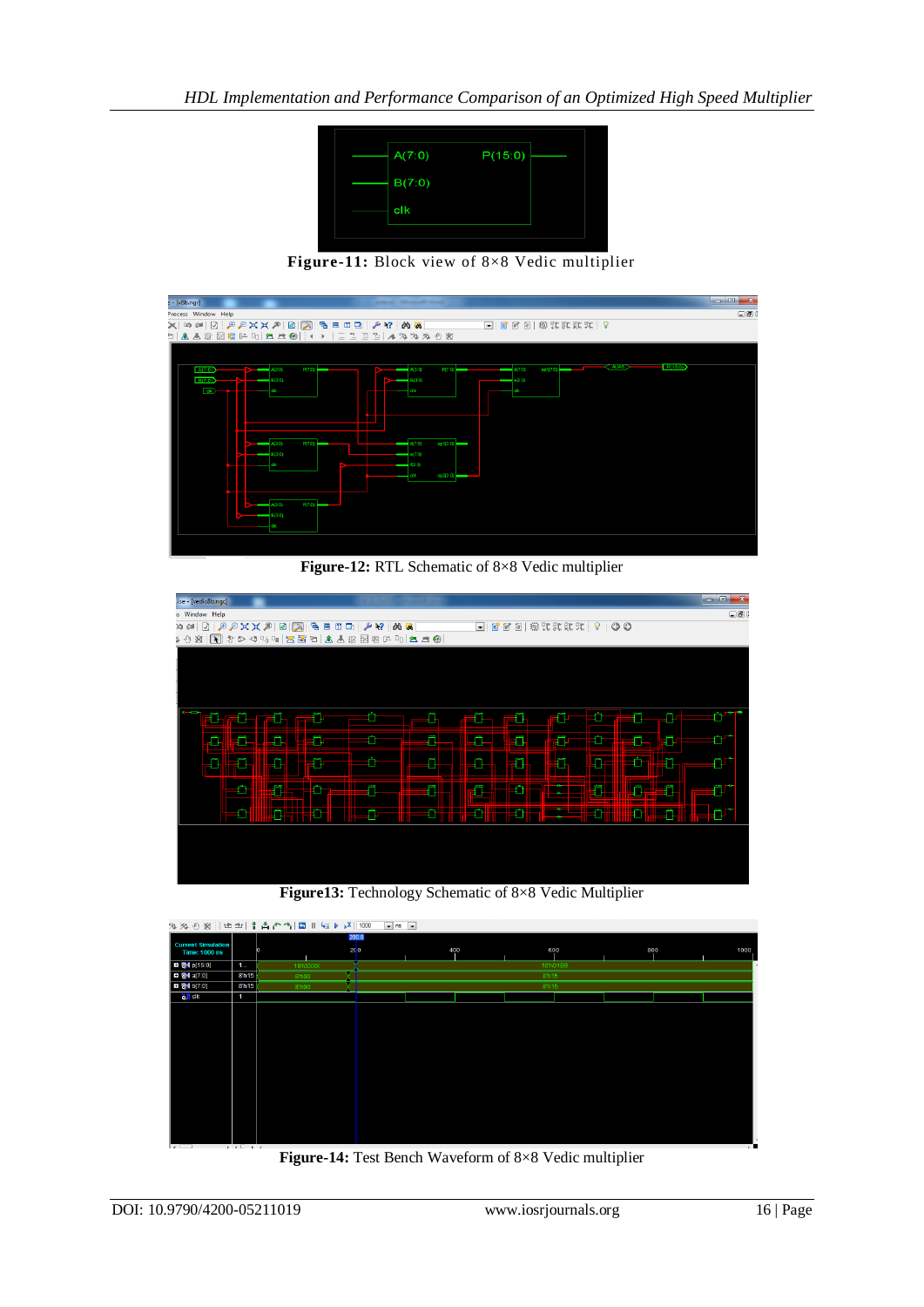

**Figure-15:** Block View of 16×16 Vedic multiplier

| t.ise - [v16b.ngr]<br>__                                                                | $\overline{\phantom{a}}$<br>$\mathbf{x}$ |
|-----------------------------------------------------------------------------------------|------------------------------------------|
| ocess Window Help                                                                       | $\Box$                                   |
| ■ 百百日 博克斯美女 8                                                                           |                                          |
| 1为心义:[1] かレイ物に   五番石  土人取 医胎 1-1 ( 土土の)                                                 |                                          |
|                                                                                         |                                          |
|                                                                                         |                                          |
| <b>CAUS</b><br>P(15.0)<br>d(15.0)<br>op1(15.0)<br>P(15,0)<br>A(15.0)<br>A(7:0)<br>(7.0) | P(310)                                   |
| E(150)<br>e(7.0)<br>B(7.0)<br>37 O                                                      |                                          |
| <b>Tek</b>                                                                              |                                          |
|                                                                                         |                                          |
|                                                                                         |                                          |
|                                                                                         |                                          |
| op1(7:0)<br>P(150)<br>A(7.0)<br>(15.0)                                                  |                                          |
| (150)<br>87.O                                                                           |                                          |
| (7:0)                                                                                   |                                          |
| op2(7:0)<br>t.                                                                          |                                          |
|                                                                                         |                                          |
|                                                                                         |                                          |
| P(150)<br>V7.0)                                                                         |                                          |
| 70                                                                                      |                                          |
|                                                                                         |                                          |
|                                                                                         |                                          |

**Figure-16:** RTL Schematic of 16×16 Vedic multiplier

| b.ise - [vedic16b.ngc]                                                                                                      | $\mathbf{x}$<br>فاد                                                                  |
|-----------------------------------------------------------------------------------------------------------------------------|--------------------------------------------------------------------------------------|
| Window Help                                                                                                                 | $\Box\Xi$                                                                            |
| <b>DIAPXXA</b><br>私目 田口 ノ<br>$\blacksquare$<br>$\mathbf{k}$<br><b>M</b><br>3 @                                              | 第7 『『 マ 』 ままだ第<br>$\blacksquare$ ifferei                                             |
| 1  センタも中  五番右  主人お返店ドリ  生まる <br>巡<br>. ⊕                                                                                    |                                                                                      |
|                                                                                                                             |                                                                                      |
|                                                                                                                             |                                                                                      |
|                                                                                                                             |                                                                                      |
|                                                                                                                             |                                                                                      |
|                                                                                                                             |                                                                                      |
|                                                                                                                             |                                                                                      |
|                                                                                                                             |                                                                                      |
|                                                                                                                             |                                                                                      |
| ø,<br>$-1$<br>$\mathbf{B}$ , $\mathbf{B}$ ,<br>- 0<br>- -<br>ъ.<br>-8<br>œ<br>- 1                                           | - 8<br>$\mathbb{R}^3$<br>o٠<br>t                                                     |
| ō<br>ō<br>ō<br>n                                                                                                            | F<br>$\overline{\phantom{a}}$                                                        |
| Ъ<br>ō<br>ō<br>$-1$<br>Ð                                                                                                    | B<br>Þ<br>n<br>- 0<br>目面<br>-6<br>- 1<br>Б                                           |
| ÷                                                                                                                           | ā.<br>-6<br>ō                                                                        |
| to let be<br>$-500$<br>ia<br>Iala<br><u> 1851 - Jan</u><br>1851 - John John<br><b>ه ک</b><br>$\overline{\phantom{a}}$<br>ø. | Ŧ<br>ā,<br><u>kali II. secara ja</u> r<br>ā<br>Ē<br>Ŧ<br>٥<br>Ξ<br><b>Table 1987</b> |
|                                                                                                                             |                                                                                      |
|                                                                                                                             |                                                                                      |
|                                                                                                                             |                                                                                      |
|                                                                                                                             |                                                                                      |
|                                                                                                                             |                                                                                      |
|                                                                                                                             |                                                                                      |
|                                                                                                                             |                                                                                      |
|                                                                                                                             |                                                                                      |

**Figure-17:** Technology Schematic of 16×16 Vedic Multiplier

| bit.ise - [Simulation]                                            |   |                                                                                                                                                                                                                                                                                                                                                          |              | ______                                    |     |          |               |   |     |      |
|-------------------------------------------------------------------|---|----------------------------------------------------------------------------------------------------------------------------------------------------------------------------------------------------------------------------------------------------------------------------------------------------------------------------------------------------------|--------------|-------------------------------------------|-----|----------|---------------|---|-----|------|
| $\square$<br>Process Test Bench Simulation Window Help            |   |                                                                                                                                                                                                                                                                                                                                                          |              |                                           |     |          |               |   |     |      |
|                                                                   |   | $\begin{picture}(130,10) \put(0,0){\line(1,0){10}} \put(0,0){\line(1,0){10}} \put(0,0){\line(1,0){10}} \put(0,0){\line(1,0){10}} \put(0,0){\line(1,0){10}} \put(0,0){\line(1,0){10}} \put(0,0){\line(1,0){10}} \put(0,0){\line(1,0){10}} \put(0,0){\line(1,0){10}} \put(0,0){\line(1,0){10}} \put(0,0){\line(1,0){10}} \put(0,0){\line(1,0){10}} \put(0$ |              |                                           |     |          | □ 百日日 尊ままます ? |   |     |      |
| %%◎※   亡士  ↑ ☆ ↑ ↑   □    도▶   2   1000<br>$\bullet$ ns $\bullet$ |   |                                                                                                                                                                                                                                                                                                                                                          |              |                                           |     |          |               |   |     |      |
| <b>Current Simulation</b><br><b>Time: 1000 ns</b>                 |   |                                                                                                                                                                                                                                                                                                                                                          | 200.0<br>200 |                                           | 400 |          | 600           |   | 800 | 1000 |
| D <b>BA</b> p(31:0)                                               | 3 | 32'hXXXXXXXX                                                                                                                                                                                                                                                                                                                                             |              |                                           |     |          | 32'h00000120  |   |     |      |
| <b>EL 64 a[15:0]</b>                                              | 1 | 16'h0000                                                                                                                                                                                                                                                                                                                                                 |              |                                           |     | 16'h0010 |               |   |     |      |
| <b>□ 6 b[15:0]</b>                                                | 1 | 16'h0000                                                                                                                                                                                                                                                                                                                                                 |              |                                           |     | 16'h0012 |               |   |     |      |
| ö <mark>∬</mark> clk                                              | 1 |                                                                                                                                                                                                                                                                                                                                                          |              |                                           |     |          |               |   |     |      |
|                                                                   |   |                                                                                                                                                                                                                                                                                                                                                          |              |                                           |     |          |               |   |     |      |
|                                                                   |   |                                                                                                                                                                                                                                                                                                                                                          |              |                                           |     |          |               |   |     |      |
|                                                                   |   |                                                                                                                                                                                                                                                                                                                                                          |              |                                           |     |          |               |   |     |      |
|                                                                   |   |                                                                                                                                                                                                                                                                                                                                                          |              |                                           |     |          |               |   |     |      |
|                                                                   |   |                                                                                                                                                                                                                                                                                                                                                          |              |                                           |     |          |               |   |     |      |
|                                                                   |   |                                                                                                                                                                                                                                                                                                                                                          |              |                                           |     |          |               |   |     |      |
|                                                                   |   |                                                                                                                                                                                                                                                                                                                                                          |              |                                           |     |          |               |   |     |      |
|                                                                   |   |                                                                                                                                                                                                                                                                                                                                                          |              |                                           |     |          |               |   |     |      |
|                                                                   |   |                                                                                                                                                                                                                                                                                                                                                          |              |                                           |     |          |               |   |     |      |
|                                                                   |   |                                                                                                                                                                                                                                                                                                                                                          |              |                                           |     |          |               |   |     |      |
|                                                                   |   |                                                                                                                                                                                                                                                                                                                                                          |              |                                           |     |          |               |   |     |      |
|                                                                   |   | $\sim$<br>$\sim$ $\sim$                                                                                                                                                                                                                                                                                                                                  |              | $\sim$ $\sim$ $\sim$ $\sim$ $\sim$ $\sim$ |     |          |               | . |     |      |

**Figure-18:** Test Bench Waveform of 16×16 Vedic multiplier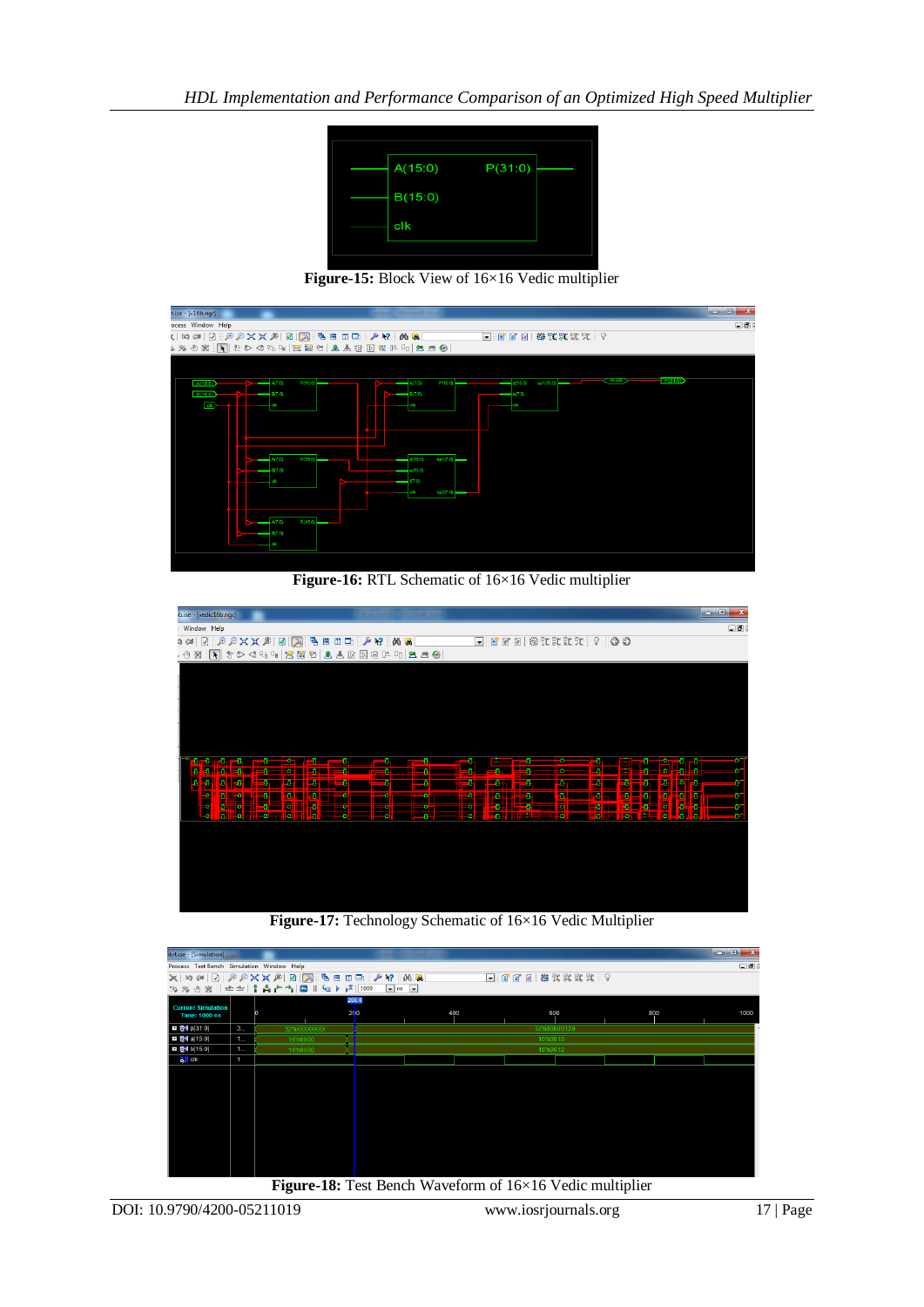The below Table-1 shows the performance comparison of the proposed scheme of design with the array multiplier and booth multiplier in terms of No of slices, No of 4 input LUT, No of IOs,No of bounded IOBs, Delay and memory. From this performance analysis it reveals that, it is optimized in terms of all the parameters with greater speed.

| Multiplier<br>Parameters | Array Multiplier[13]<br>$\rightarrow$ |            |                                                 | Booth Multiplier[12] |                     |              | <b>UT Proposed Work</b> |                                                         |               |
|--------------------------|---------------------------------------|------------|-------------------------------------------------|----------------------|---------------------|--------------|-------------------------|---------------------------------------------------------|---------------|
|                          | $4\times4$                            | $8\times8$ | $16\times16$                                    | $4\times4$           | $8\times8$          | $16\times16$ | $4\times4$              | $8\times8$                                              | $16\times16$  |
| No of Slices             | 35 out of                             | 71 out of  | 290 out of                                      |                      | 50 out of 96 out of | 499 out of   | 19 out of               | 62 out of                                               | 217 out of    |
|                          | 786                                   | 786        | 786                                             | 786                  | 786                 | 786          | 786                     | 786                                                     | 786           |
| No of 4 input            | 64 out of                             | 123 out of | 505 out of                                      | 90 out of            | 178 out of          | 923 out of   | 35 out of               | 97 out of                                               | 194 out of    |
| LUT                      | 1536                                  | 1536       | 1536                                            | 1536                 | 1536                | 1536         | 1536                    | 1536                                                    | 1536          |
| No of IOs                | 17                                    | 33         | 65                                              | 17                   | 33                  | 65           | 17                      | 33                                                      | 65            |
| No of<br>bounded IOBS    | 124                                   |            | 17 out of 32 out of 124 64 out of 124 17 out of | 124                  |                     |              |                         | 32 out of 124 65 out of 124 17 out of 124 32 out of 124 | 65 out of 124 |
| Delay                    | 15.23ns                               | 32.01 ns   | 60.92 ns                                        | 14.33ns              | 29.45ns             | 70.86ns      | 7.63ns                  | 13.94ns                                                 | 22.45n        |
| Memory                   | 192684                                | 195752     | 197544                                          | 191464               | 193354              | 196849       | 190144                  | 192244                                                  | 196848        |

**Table.1- Performance Comparison** 

## **V. Conclusion**

Our proposed UT based Vedic multiplier architecture shows speed improvements along with less memory size and delay over existing multiplier architecture methodologies like array multiplier and booth Algorithm based multiplier .The 32x32 bit Vedic multiplier along with other lower bit multipliers using Urdhva Tiryakbhyam $\Box$  Sutra found to be the best approach in terms of speed and complexity in the gate level design architecture All the work has been carried out under Xilinx ISE 9.2 i environment showing satisfactory results. In the future works, our proposed scheme can be further implemented for 32bit, 64 bit and 128 bit multipliers and the same can be used in any Digital filter design for echo cancellation, noise cancellation, adaptive equalization processes.

#### **References**

- [1]. Rutuparna panda,M.pradhan," Speed comparision of 16\*16 vedic multipliers" IJCA,vol-21,may-2011
- [2]. M.Pradhan, R.Panda, S K Sahu, " MAC Implementation using Vedic Multiplication Algorithm," IJCA (0975-8887), Vol-21, No.7, may 2011.
- [3]. M.Pradhan, R.Panda, "Design and Implementation of Vedic Multiplier," A.M.S.E. Journal, vol.15, Issue 2,pp.1-19, July 2010.
- [4]. A Nanda, S Behera, "Design and Implementation of Urdhva-Tiryakbhyam Based 8×8 Vedic Binary Multiplier", IJERT, Vol.3,Issue 3, March 2014.
- [5]. Poornima M, Shivaraj Kumar Patil, Shivukumar , Shridhar K P , Sanjay H, "Implementation of Multiplier using Vedic Algorithm", International Journal of Innovative Technology and Exploring Engineering (IJITEE) ISSN: 2278-3075, Volume-2, Issue-6, May 2013.
- [6]. Premananda B.S., Samarth S. Pai, Shashank B., Shashank S. Bhat "Design and Implementation of 8-Bit Vedic Multiplier " International Journal of Advanced Research in Electrical, Electronics and Instrumentation Engineering (An ISO 3297: 2007 Certified Organization) Vol. 2, Issue 12, December 2013.
- [7]. G.Ganesh Kumar, V.Charishma "Design of High Speed Vedic Multiplier using Vedic Mathematics techniques ", International Journal of Scientific and Research Publications, Volume 2, Issue 3, March 2012.
- [8]. B.Ratan Raju, D.V. Satish, "A High Speed 16×16 Multiplier Based On Udhva Tiryakbhyam Sutra", IJSEAT, Vol.1, Issue 5, October 2013.
- [9]. Pushpalata Verma, "Design of 4×4 bit Vedic Multiplier using EDA Tool", International Journal of Computer Applications, Volume 48, June 2012.
- [10]. Siba Ku Panda, Ritisnigdha Das et al. "VLSI Implementation of Vedic Multiplier Using Urdhva- Tiryakbhyam Sutra in VHDL Environment: A Novelty", IOSR, Vol.5, February 2015.
- [11]. S. Kokila, Ramadhurai. R, L. Sarah, " VHDL Implementation of Fast 32×32 Multiplier based on Vedic Mathematics", International Journal of Engineering Technology and Computer Application, Vol.2, April 2012.
- [12]. S. Koushighan, K. Hariharan et al." Design of an Optimized High Speed MultiplierUsing Vedic Mathematics", Contemporary Engineering Sciences, Vol. 7, 2014.
- [13]. S. S. Kerur, Prakash Narchi et al." Implementation of Vedic Multiplier for Digital SignalProcessing", IJCA 2011.